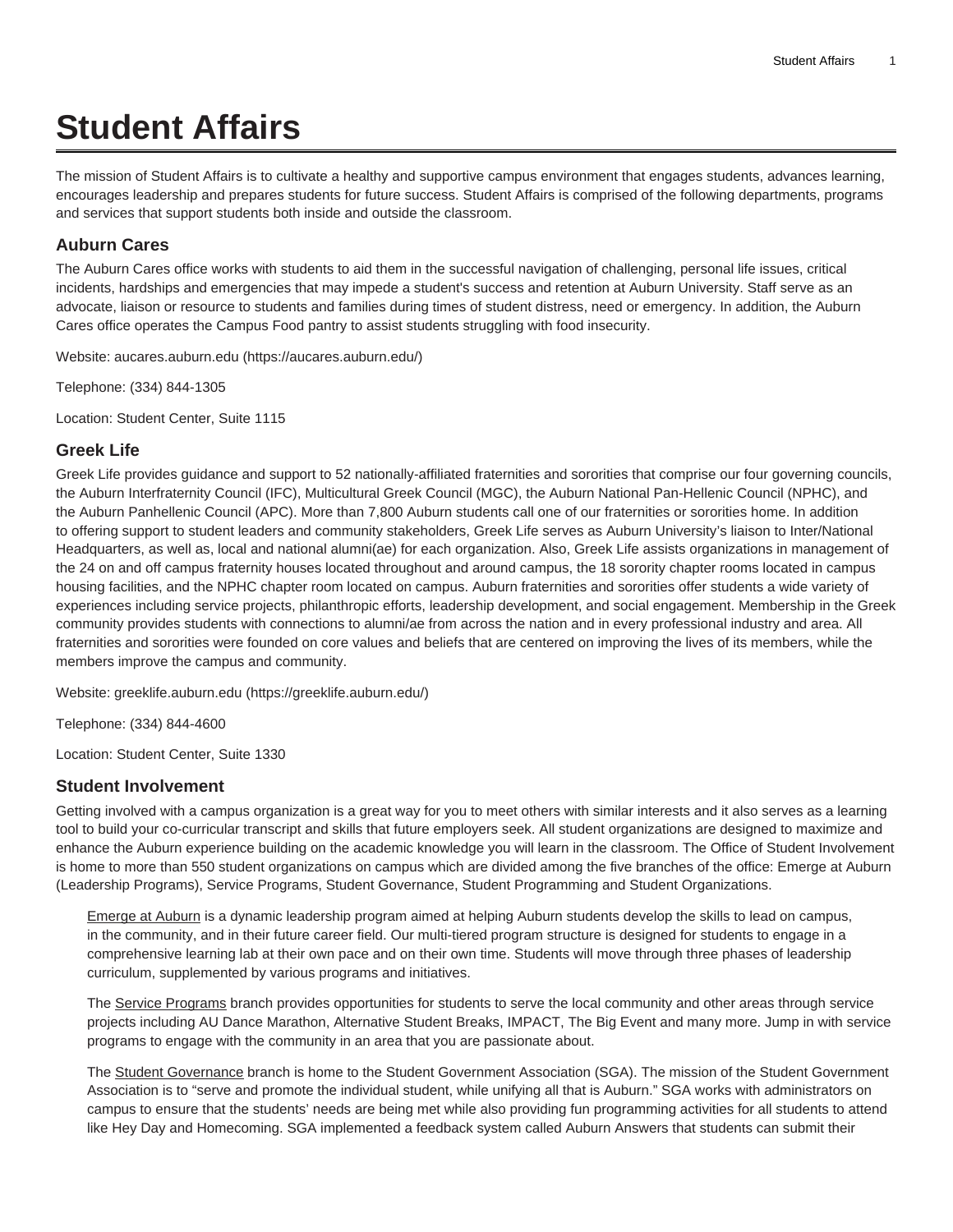concerns through regarding anything on campus; a student serving in SGA will relay that concern to an administrator and work to resolve the problem.

The Student Programming branch houses University Program Council (UPC) and Welcome Week. UPC is a programming board that works to bring a variety of events to campus for students to enjoy. Some of the most popular events are Open Mic Night, Movie in Jordan-Hare Stadium, Cooking Workshop, Speakers & Comedians and concert series "Auburn Airwaves." Most UPC events are free to students and provide different opportunities to experience something unique on-campus. Welcome Week is Auburn University's official welcome to new and returning students each fall. Events are held throughout the first week of fall classes and provides students with the opportunity to attend more than 75 free events, meet new friends and learn more about different campus organizations and departments.

The Student Organizations branch is home to more than 500 student-run organizations on campus. These organizations range from honors and academic groups to special interests to cultural groups. If there is an organization that we don't offer, then you can start that group on campus. You can find a full listing of organizations and build a profile to assist in finding organizations and events that fit their interests by Student Involvement. The Involvement Ambassadors are available to serve as a resource for any student or student organization seeking assistance in finding opportunities for involvement. The Involvement Ambassadors provide one-on-one consultations with students as well as conduct workshops for larger groups.

The Black Student Union represents the interests and concerns of all black students at Auburn University, brings together all aspects of black student life for the purpose of improving the campus environment, provides support for the students and the community, promotes interaction and good relationships among black students and other Auburn students by encouraging pluralism on the part of the faculty, administration and the student body at large.

The International Student Organization is a student organization created to improve multinational understanding and promote relationships between people of different cultures. The International Student Organization also helps ease the process of adaptation for international students. The organization actively promotes diversity and beneficial interaction between international and domestic students.

Website: <https://wp.auburn.edu/involve/>

Telephone: (334) 844-4788

Location: Student Center, Suite 3130

## **Student Media Group**

The Student Media Group includes the five student media organizations listed below.

Eagle Eye TV is Auburn's student-run television station, located in the Auburn University Student Center. The students produce seven weekly shows, covering the relevant news and sports information to the campus and community. Eagle Eye has a digital first philosophy, so every story they cover is posted to their website, <https://www.eagleeyeauburn.com/> prior to airing on a newscast. Or you can watch Eagle Eye on channel 6 on Auburn's campus.

The Glomerata, distributed annually, is Auburn University's yearbook. The Glom is student-produced and documents the academic year in which it is produced. The yearbook includes photographs and stories about student life, athletics, faculty and administration achievements, the community and organizations' activities.

The Auburn Plainsman and [ThePlainsman.com \(https://www.theplainsman.com/\)](https://www.theplainsman.com/) are the student-run campus newspaper and online news source at Auburn University. First published in 1894, the newspaper is one of the country's most-lauded student newspapers and is a member of the Associated Collegiate Press Pacemaker Hall of Fame. [ThePlainsman.com](https://www.theplainsman.com/) ([https://](https://www.theplainsman.com/) [www.theplainsman.com/\)](https://www.theplainsman.com/) is read by hundreds of thousands students, alumni, parents and sports fans around the world each month. In addition to serving readers, The Auburn Plainsman provides opportunities for students from all majors to gain practical experience and develop professional skills.

WEGL 91.1 FM is Auburn University's student-run, non-commercial radio station that provides a wide range of music and information for the Auburn community. WEGL also streams its broadcasts online.

The Auburn Circle is Auburn University's literary and fine art magazine. It serves as a forum for the artists, writers, photographers and designers of the University. Issues are published once every fall and spring and are free to all students. The magazine recently was named the second-best literary magazine in the country by the College Media Association's Pinnacle Awards.